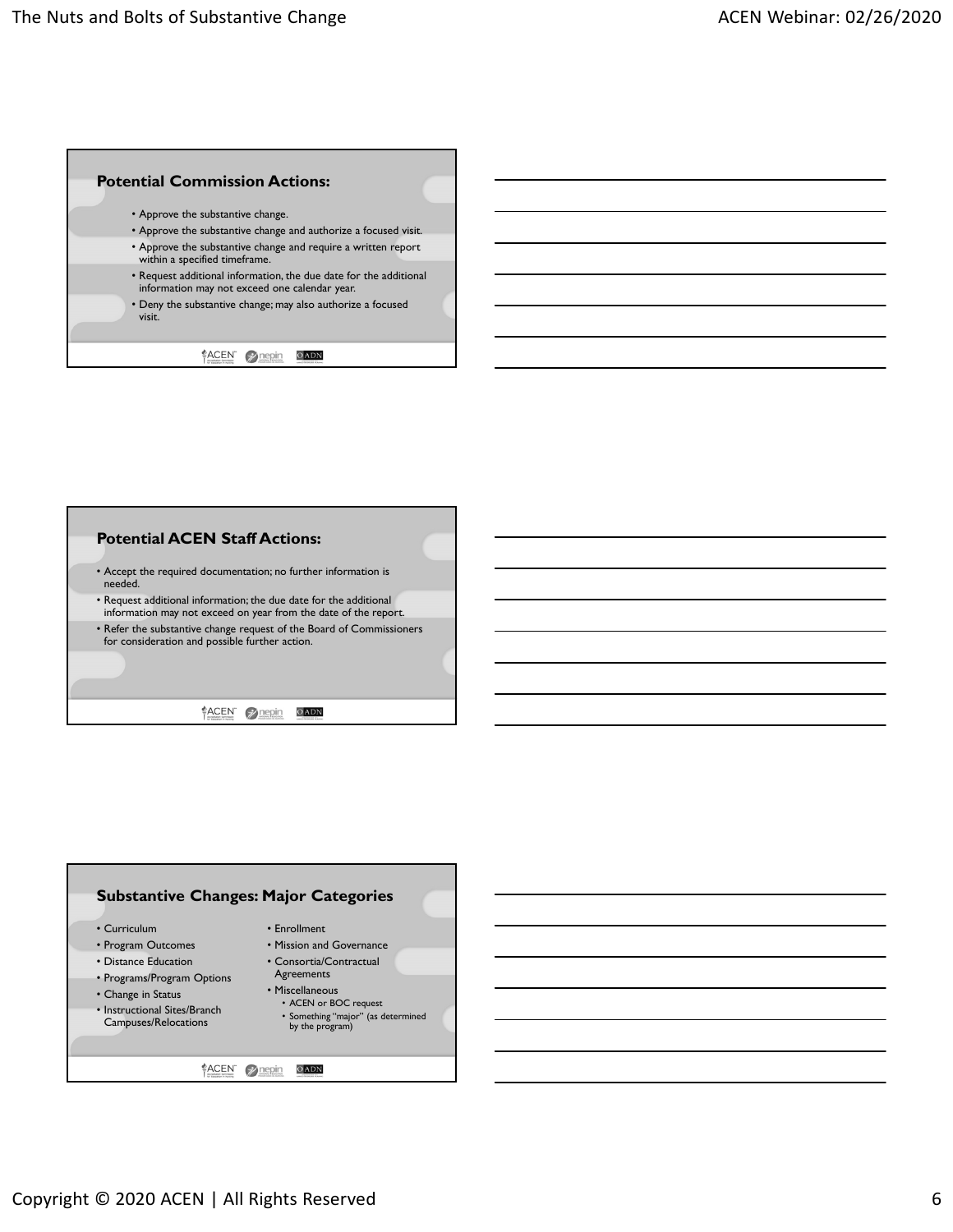



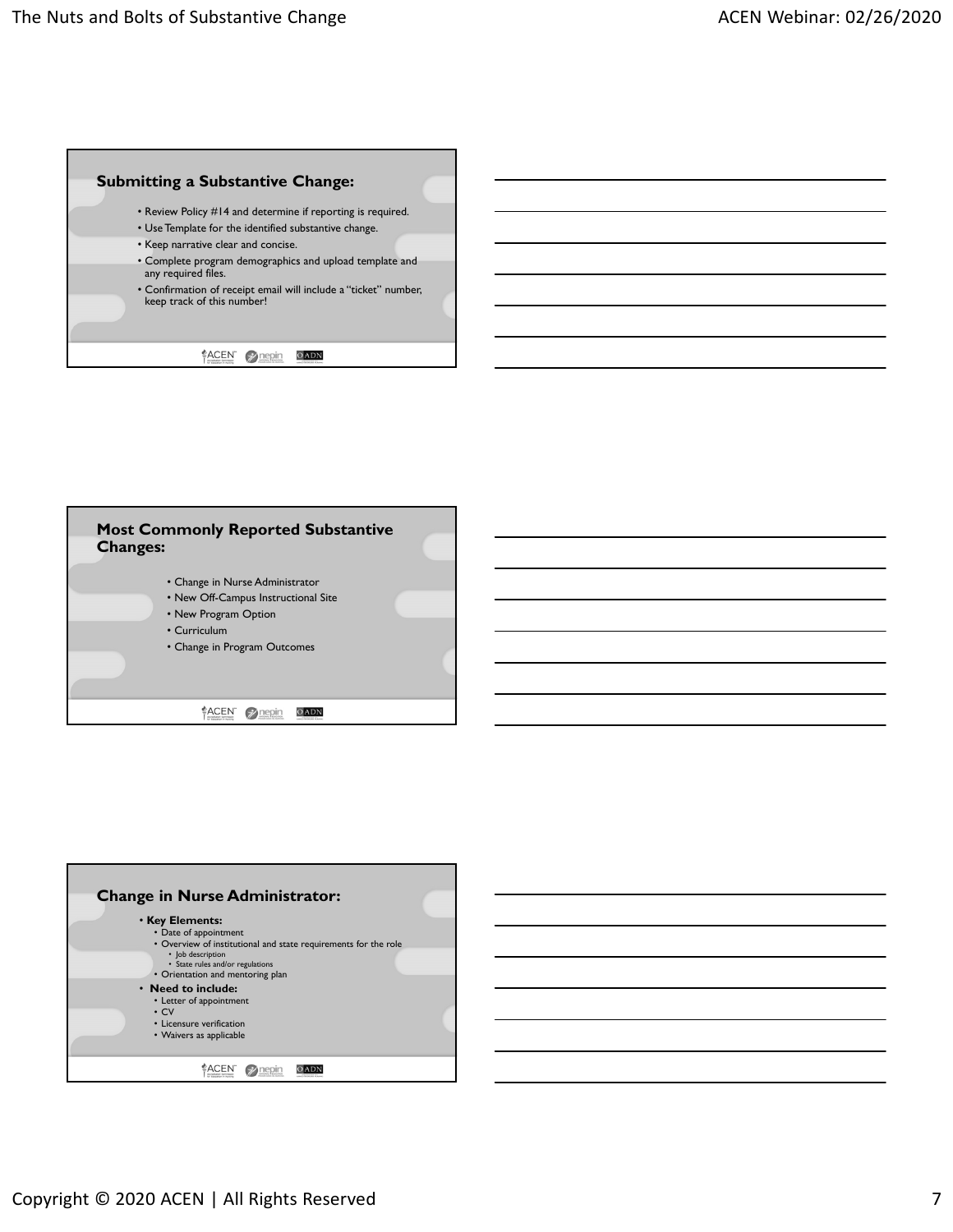

| <b>New Off-Campus Instructional Sites:</b>                                                                                                                   |  |
|--------------------------------------------------------------------------------------------------------------------------------------------------------------|--|
| <b>· Key Elements:</b>                                                                                                                                       |  |
| · Implementation date                                                                                                                                        |  |
| • Percent of program of study taught at the location<br>• Address of the location                                                                            |  |
| • Program outcomes                                                                                                                                           |  |
| • Describe resources:<br>• Student services                                                                                                                  |  |
| • Faculty                                                                                                                                                    |  |
| • Support staff<br>• Fiscal, physical and technological                                                                                                      |  |
| • Impact on enrollment                                                                                                                                       |  |
| $O$ ADN                                                                                                                                                      |  |
| ACEN ? nepin                                                                                                                                                 |  |
|                                                                                                                                                              |  |
|                                                                                                                                                              |  |
|                                                                                                                                                              |  |
|                                                                                                                                                              |  |
|                                                                                                                                                              |  |
|                                                                                                                                                              |  |
|                                                                                                                                                              |  |
|                                                                                                                                                              |  |
|                                                                                                                                                              |  |
| <b>New Program Options:</b>                                                                                                                                  |  |
| <b>· Key Elements:</b>                                                                                                                                       |  |
| $\cdot$ Adding a nursing program option within a nursing program by DELETING and/or SUBSTITUTING 50% or more of the existing nursing courses to form the new |  |
| program option (Procedure 1)                                                                                                                                 |  |
| • Adding a nursing program option within a nursing program by DELETING and/or<br>SUBSTITUTING 1-49% of the existing nursing courses to form the new program  |  |
| option (Procedure 2)<br>• Program Outcomes                                                                                                                   |  |
| • Describe:                                                                                                                                                  |  |
| • Resources<br>• Curriculum                                                                                                                                  |  |
| • Method of Delivery                                                                                                                                         |  |
| • Impact on enrollment                                                                                                                                       |  |
| ACEN Prepin<br>OADN                                                                                                                                          |  |
|                                                                                                                                                              |  |
|                                                                                                                                                              |  |
|                                                                                                                                                              |  |
|                                                                                                                                                              |  |
|                                                                                                                                                              |  |
|                                                                                                                                                              |  |
|                                                                                                                                                              |  |
|                                                                                                                                                              |  |
|                                                                                                                                                              |  |
|                                                                                                                                                              |  |
|                                                                                                                                                              |  |
| <b>Curriculum:</b>                                                                                                                                           |  |
|                                                                                                                                                              |  |
| <b>· Key Elements:</b>                                                                                                                                       |  |
| • Increase, decrease, or substitution of 50-100% of the (nursing)<br>credit hours that represents a significant departure in the nursing                     |  |
| content from the currently accepted/approved nursing course.                                                                                                 |  |
| (Procedure I)<br>• Increase, decrease, or substitution of 25-49% of the (nursing)                                                                            |  |
| credit hours that represents a significant departure in the nursing                                                                                          |  |
| content from the currently accepted/approved nursing course.<br>(Procedure 2)                                                                                |  |
| • Program outcomes                                                                                                                                           |  |
| ACEN Prepin                                                                                                                                                  |  |

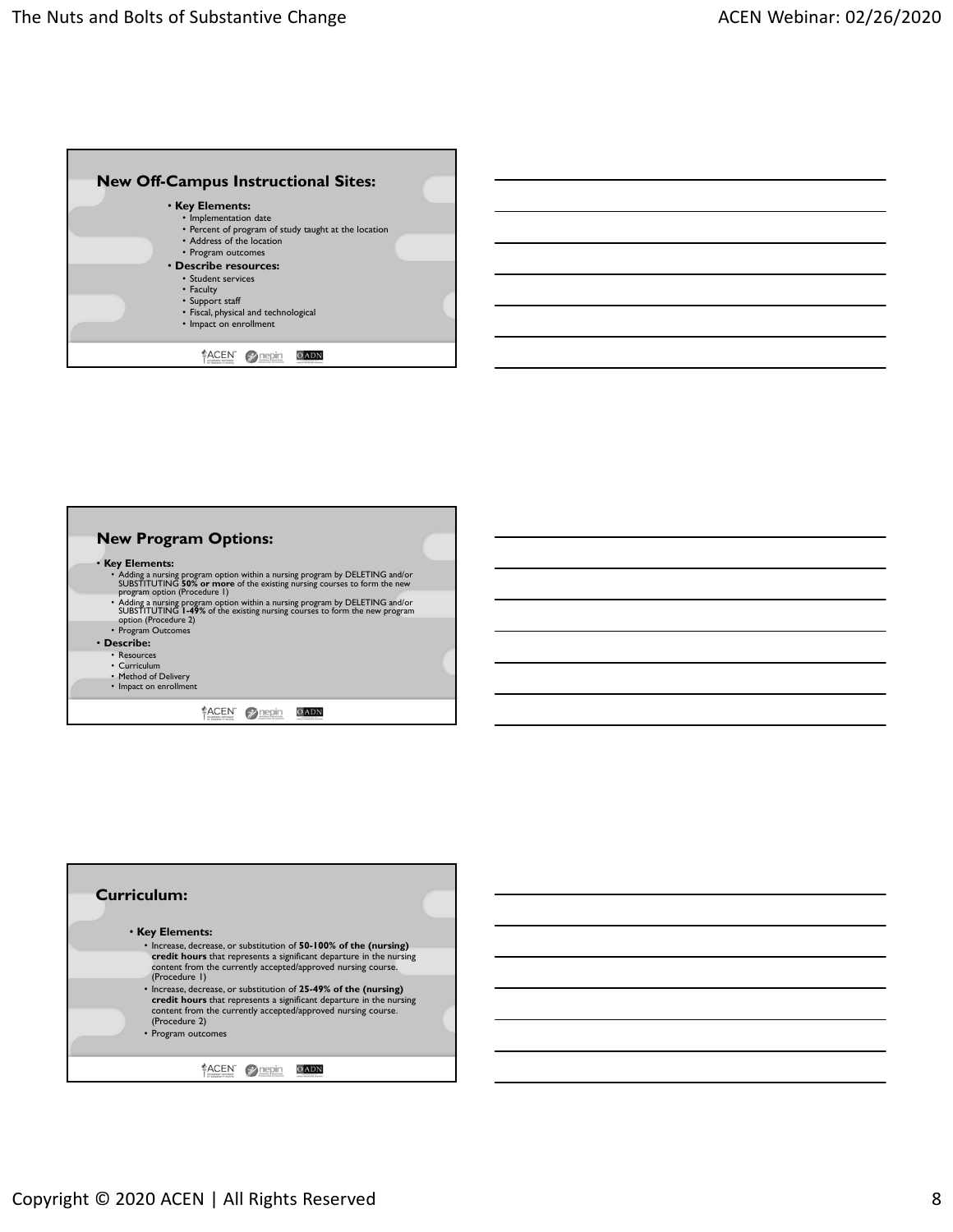



- When calculating the percentage of curriculum change:
	-
	-
	- **Curriculum changes that do not count:**<br>• Changing the title of a course with on significant changes to the content.<br>• Changing the exemplars used to teach nursing principles.<br>• Combining worourses to create one course w
	-
	- **Curriculum changes that do count:**<br>• Adding a three-credit hour course to the nursing sequence with content that was not<br>• periously included in the curriculum.<br>• Developing a four-credit hour course to replace an exist
	- Deleting a three-credit hour course from a program of study with no equivalent in the new/revised curriculum.

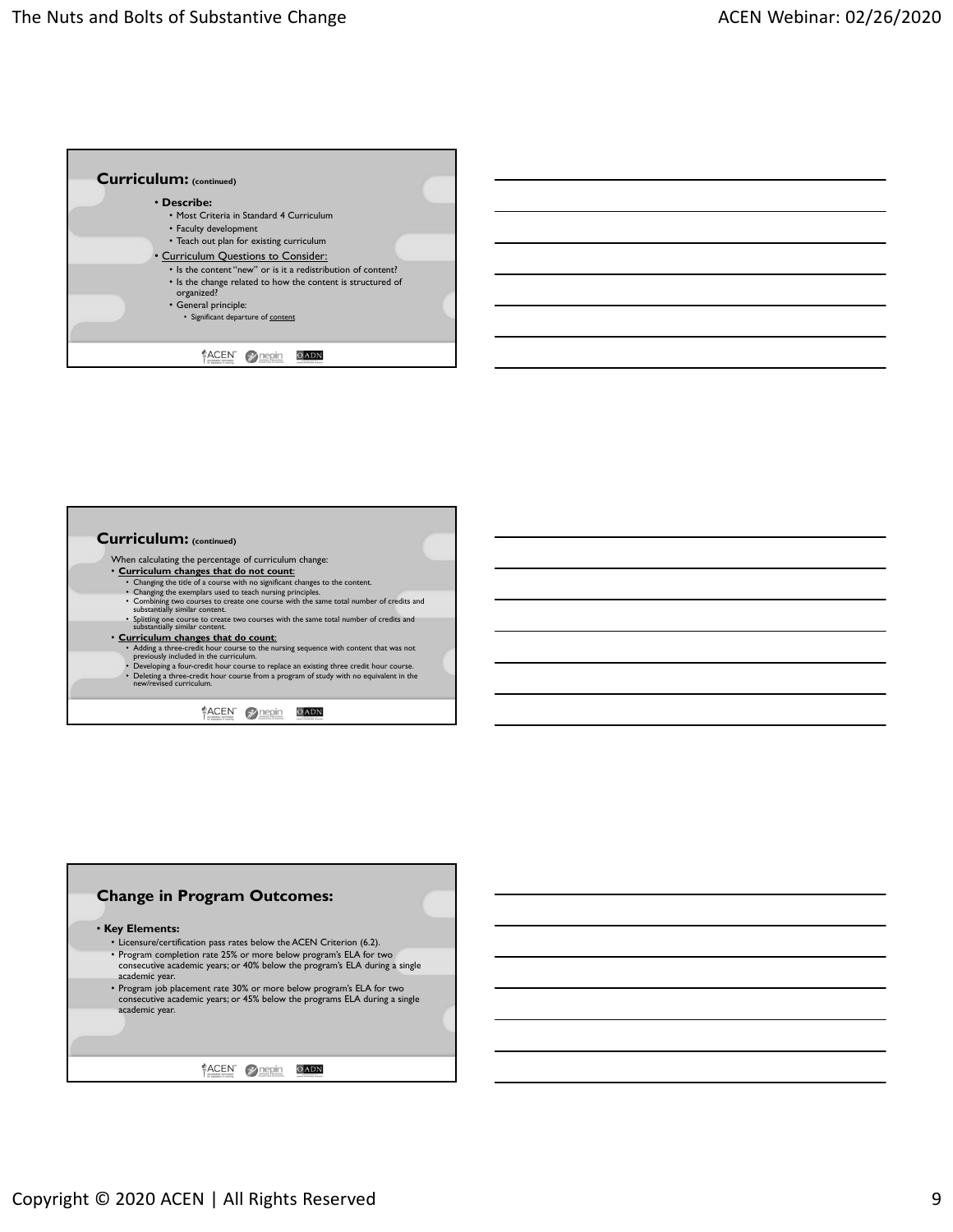

## **Change in Program Outcomes: Program Completion**

## • **Reminders:**

- ACEN definition of program is the number of students who complete the program in  $\underline{m}$  or then 150% of the stated nursing program length beginning with enrollment on the first day in the first nursing course.<br>• Progr
- 

## • **Describe:**

- Contributing factors
- Program administration considerations
- Faculty considerations
- Plan for improvement

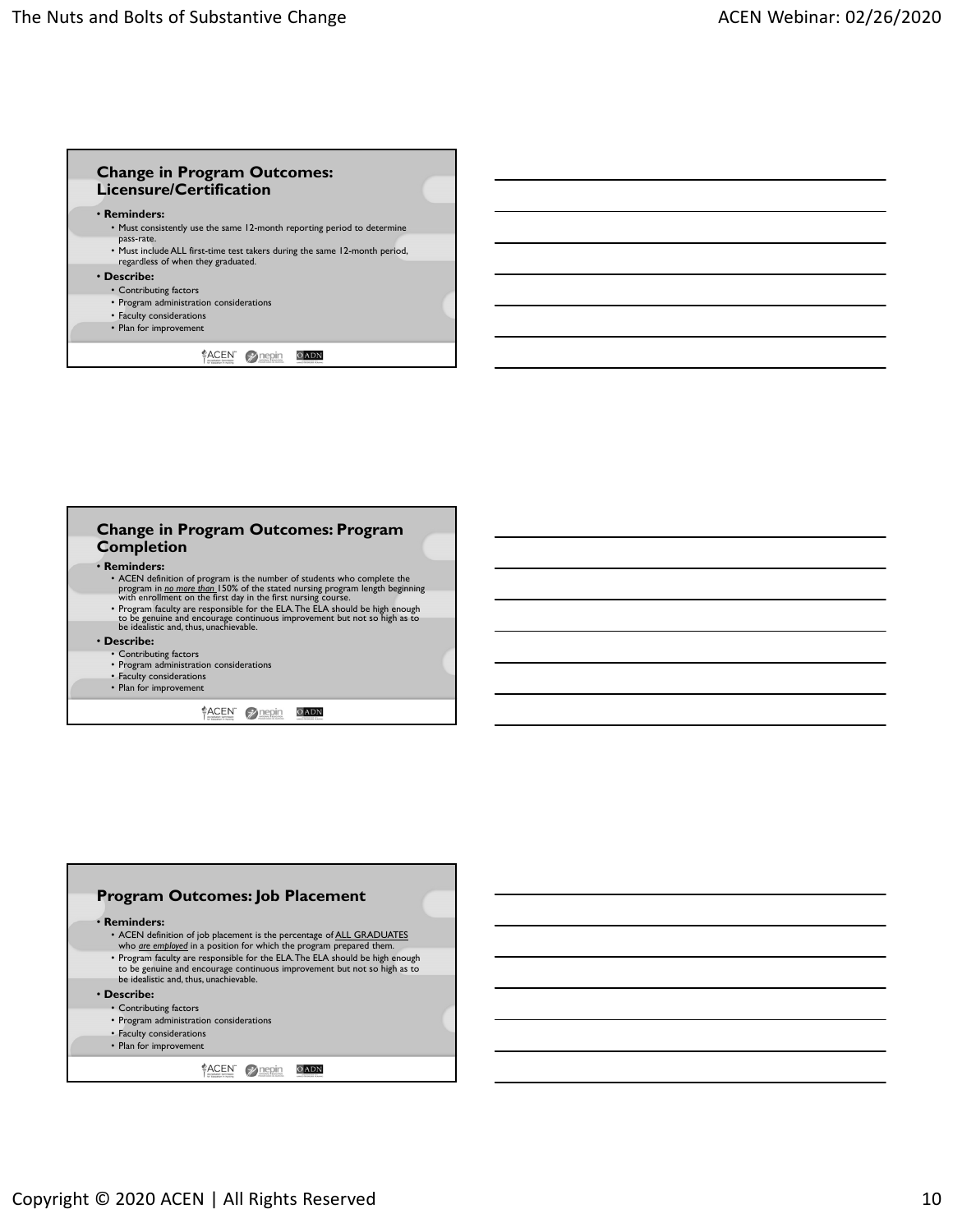



| <b>Substantive Change: FAQs</b>                                                                                                                                       |  |
|-----------------------------------------------------------------------------------------------------------------------------------------------------------------------|--|
| • Why do I have to submit information about my program<br>outcomes, the change I am reporting has nothing to do<br>with outcomes?                                     |  |
| . My substantive change was reviewed by the Board of<br>Commissioners. How long will it take for me to receive a<br>response?<br>• Why does the process take so long? |  |
|                                                                                                                                                                       |  |